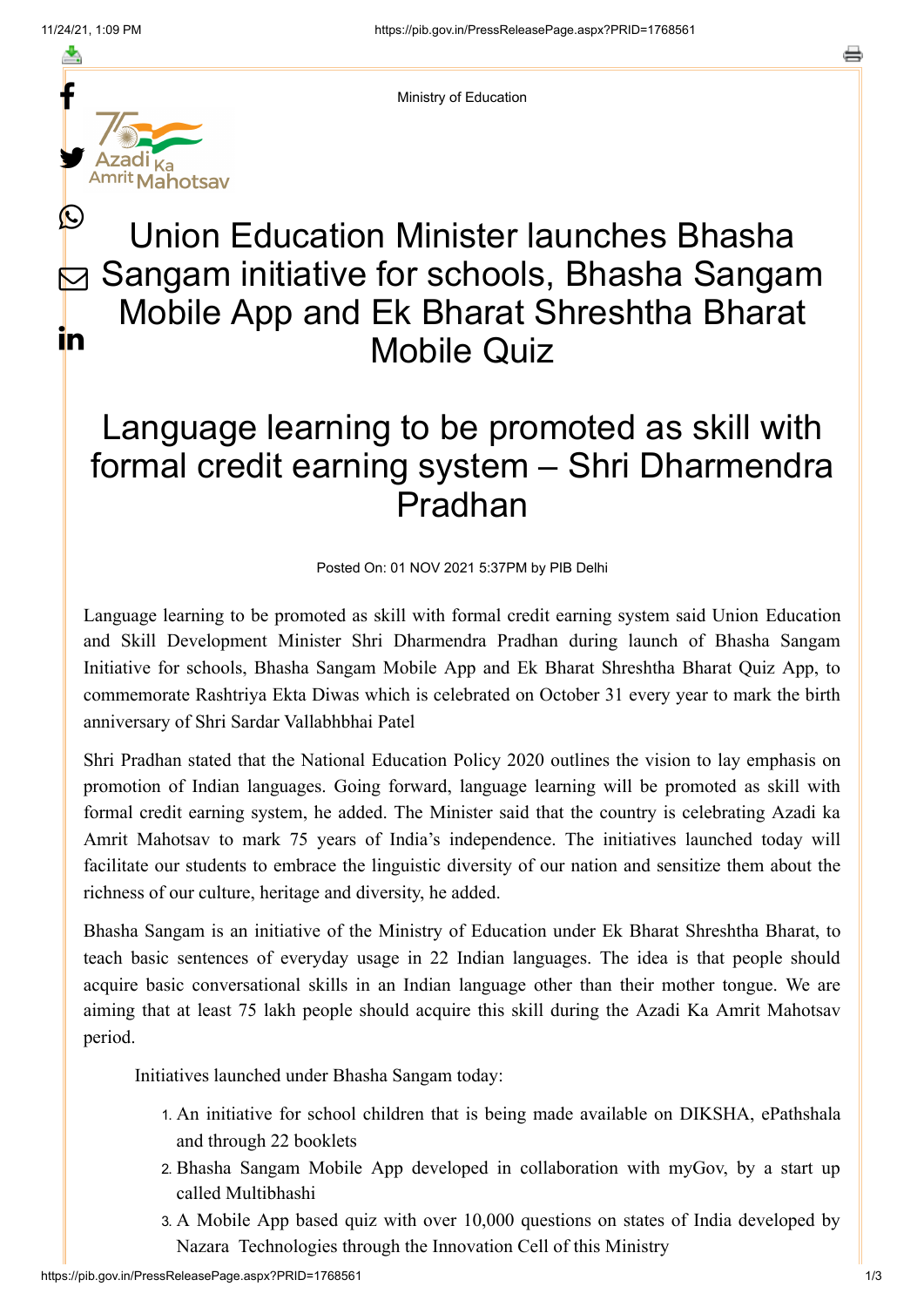f

y.

 $\bigcirc$ 

 $\nabla$ 

<u>in</u>

#### **Bhasha Sangam Initiative for schools**

- Developed by NCERT
- 100 sentences in 22 scheduled languages are presented in such a way that children in school will be able to read in the Indian language, in Devanagari script, in roman script and translations into Hindi and English.
- 100 sentences are presented in audio and video form with Indian Sign Language.
- Through this programme of Bhasha Sangam learners in school will be able to get acquainted with all the languages-their scripts, pronunciation
- Available on DIKSHA, ePathshala and 22 booklets

## **Bhasha Sangam Mobile App**

- This is an initiative of DoHE, in collaboration with MyGov
- The App has been developed by a start up Multibhashi, selected by myGov through a competition
- The App initially has 100 sentences of every day usage in 22 Indian languages. These sentences are available in both Roman script and in the script of the given language, and also in audio format. More sentences will be added to the list
- A learner will pass through stages on the basis of testing. There is also a detailed testing in the end with generation of digital certificate
- Available in both Android and iOS

## **EBSB Quiz App**

- EBSB Quiz game is targeted toward children and youngsters of Bharat for helping them learn more about our different regions, states, culture, national Heroes, monuments, traditions, tourist locations, languages, geography, history, topography,
- We already have more than  $10,000$  questions as part of this quiz. The game play is simple Play Quizzes, Learn & Achieve Grades. Moreover, this quiz has 15 different levels of toughness.
- Currently, EBSB quiz is available on android OS, iOS version will be made available soon.
- This game is currently available in English and Hindi. In the next 3 months EBSB quiz will be also available in 12 other different regional languages.

Shri R. R Singh, MoS for Education; Smt Anita Karwal, Secretary DoSEL; Shri Sanjay Murthy, Secretary Higher Education; Shri Abhishek Singh, CEO, MyGov; students and teachers of schools & universities attended the event.

\*\*\*\*\*

**MJPS/AK**